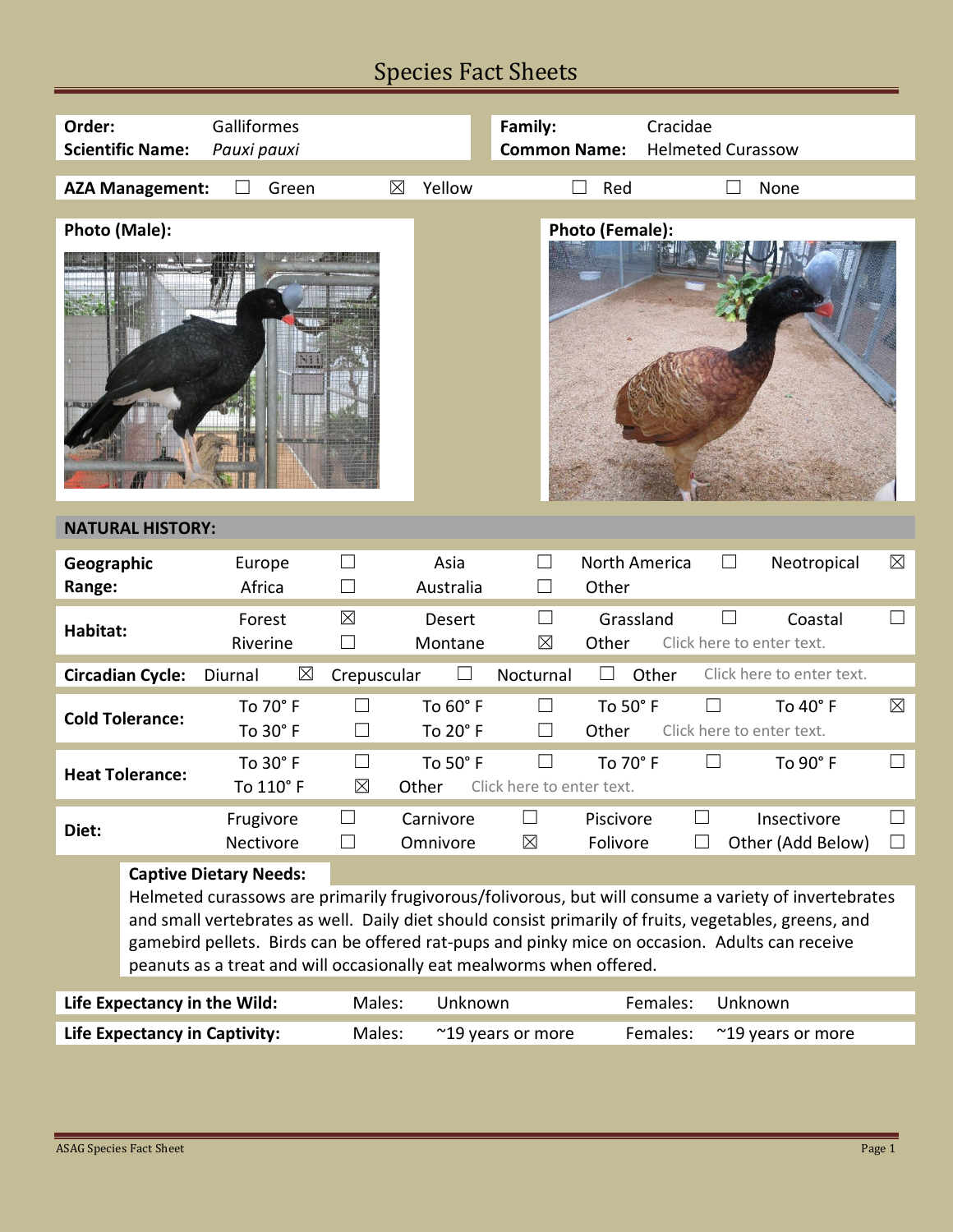## Species Fact Sheets

| <b>BREEDING INFORMATION:</b>                                                                                                                                                                                                                                                                                                                                                                                                                      |                                                                                                                                                                                                                                                                                                                                                                                                                                                                                                   |                                                                          |  |          |                                                                                                                                                                                                                                                                                                                                                                                                        |       |  |
|---------------------------------------------------------------------------------------------------------------------------------------------------------------------------------------------------------------------------------------------------------------------------------------------------------------------------------------------------------------------------------------------------------------------------------------------------|---------------------------------------------------------------------------------------------------------------------------------------------------------------------------------------------------------------------------------------------------------------------------------------------------------------------------------------------------------------------------------------------------------------------------------------------------------------------------------------------------|--------------------------------------------------------------------------|--|----------|--------------------------------------------------------------------------------------------------------------------------------------------------------------------------------------------------------------------------------------------------------------------------------------------------------------------------------------------------------------------------------------------------------|-------|--|
| <b>Age at Sexual Maturity:</b>                                                                                                                                                                                                                                                                                                                                                                                                                    | Males:                                                                                                                                                                                                                                                                                                                                                                                                                                                                                            | 2-3 years                                                                |  | Females: | 2-3 years                                                                                                                                                                                                                                                                                                                                                                                              |       |  |
| <b>Courtship Displays:</b>                                                                                                                                                                                                                                                                                                                                                                                                                        |                                                                                                                                                                                                                                                                                                                                                                                                                                                                                                   |                                                                          |  |          | Males display to females from perches by performing a "booming" display.<br>Male inhales and releases air, creating a low-pitched sequence of "booms"<br>or "drone" noises. They will also court hens by picking up small<br>rocks/pebbles and head-bobbing in an attempt to offer her the item(s).                                                                                                    |       |  |
| <b>Nest Site Description:</b>                                                                                                                                                                                                                                                                                                                                                                                                                     |                                                                                                                                                                                                                                                                                                                                                                                                                                                                                                   | boxes and large woven baskets.                                           |  |          | Nesting typically occurs in trees around 4-6 meters above ground. Nests are<br>typically constructed with forked tree branches as the underlying structure<br>and are composed of small sticks and leaves. In captivity, birds will nest at<br>heights of 4 feet above the ground. Houston Zoo uses large metal wash tubs<br>filled with hay, but other institutions have had success with wooden nest |       |  |
| <b>Clutch Size, Egg Description:</b>                                                                                                                                                                                                                                                                                                                                                                                                              |                                                                                                                                                                                                                                                                                                                                                                                                                                                                                                   | Clutch size for this species is two large white eggs laid one day apart. |  |          |                                                                                                                                                                                                                                                                                                                                                                                                        |       |  |
| <b>Incubation Period:</b><br>30-31 days                                                                                                                                                                                                                                                                                                                                                                                                           | <b>Fledgling Period:</b><br>None                                                                                                                                                                                                                                                                                                                                                                                                                                                                  |                                                                          |  |          |                                                                                                                                                                                                                                                                                                                                                                                                        |       |  |
| <b>Parental Care:</b><br>Both parents may be left to care for the young, but keepers should closely monitor<br>individuals with excitable or aggressive dispositions. Males with these dispositions<br>may be pulled from the enclosure and given visual access to the hen and young.<br>Hens are fully capable of raising young on her own. Once chicks are old enough to<br>be removed from the hen, the male may be returned to the enclosure. |                                                                                                                                                                                                                                                                                                                                                                                                                                                                                                   |                                                                          |  |          |                                                                                                                                                                                                                                                                                                                                                                                                        |       |  |
| <b>Chick Development:</b>                                                                                                                                                                                                                                                                                                                                                                                                                         | Chicks develop rapidly. Chicks hatch out with flight feathers and are capable of flying<br>and perching. For detailed chick weight/growth information, contact the program<br>leader.                                                                                                                                                                                                                                                                                                             |                                                                          |  |          |                                                                                                                                                                                                                                                                                                                                                                                                        |       |  |
| <b>CAPTIVE HABITAT INFORMATION:</b>                                                                                                                                                                                                                                                                                                                                                                                                               |                                                                                                                                                                                                                                                                                                                                                                                                                                                                                                   |                                                                          |  |          |                                                                                                                                                                                                                                                                                                                                                                                                        |       |  |
| <b>Social Structure in the Wild:</b>                                                                                                                                                                                                                                                                                                                                                                                                              | Little is known about the social structure of the wild population. Birds have<br>most commonly been reported in monogamous pairs or in family groups<br>with one to two offspring. Offspring will leave their parents within their first<br>year of life.                                                                                                                                                                                                                                         |                                                                          |  |          |                                                                                                                                                                                                                                                                                                                                                                                                        |       |  |
| <b>Social Structure in Captivity:</b>                                                                                                                                                                                                                                                                                                                                                                                                             | Birds may be kept in 1.1 pairs. Multiple females may be kept together in a<br>single-sex group, but sexually mature males should not be housed with each<br>other. Hand-raised males have caused aggression issues in the past, and<br>may need to be kept in an enclosure separate from the hen, except during<br>breeding introductions. Institutions will be informed/consulted before<br>transfer of birds with known aggression issues. Contact program<br>coordinator for more information. |                                                                          |  |          |                                                                                                                                                                                                                                                                                                                                                                                                        |       |  |
| <b>Minimum Group Size:</b>                                                                                                                                                                                                                                                                                                                                                                                                                        | 1.1                                                                                                                                                                                                                                                                                                                                                                                                                                                                                               |                                                                          |  |          | <b>Maximum Group Size:</b>                                                                                                                                                                                                                                                                                                                                                                             | 1.1.2 |  |